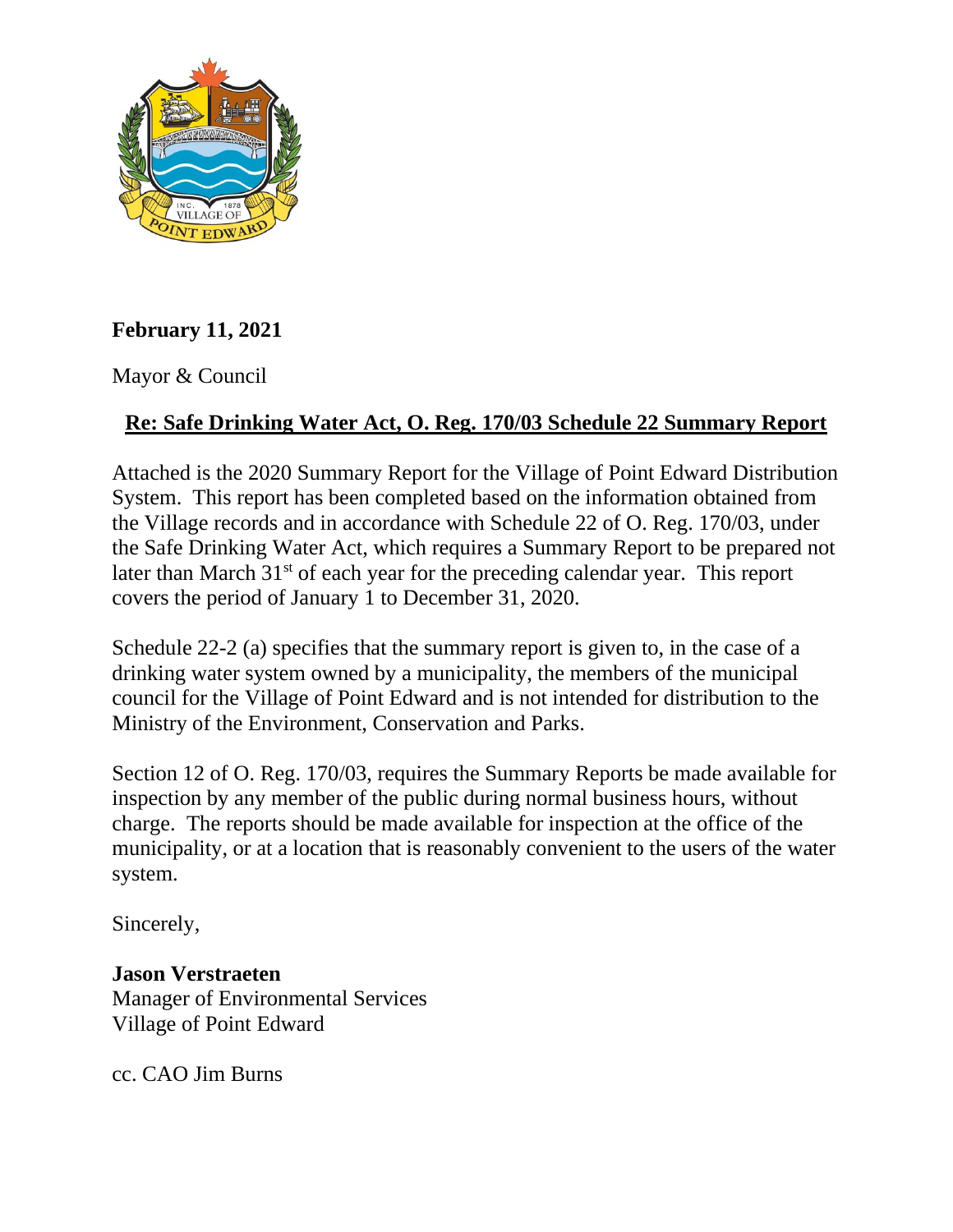

# **Annual Summary Report Schedule 22**

# **Village of Point Edward Distribution System**

**2020**

**Prepared for: The Corporation of the Village of Point Edward**

**By: Jason Verstraeten Manager of Environmental Services Village of Point Edward**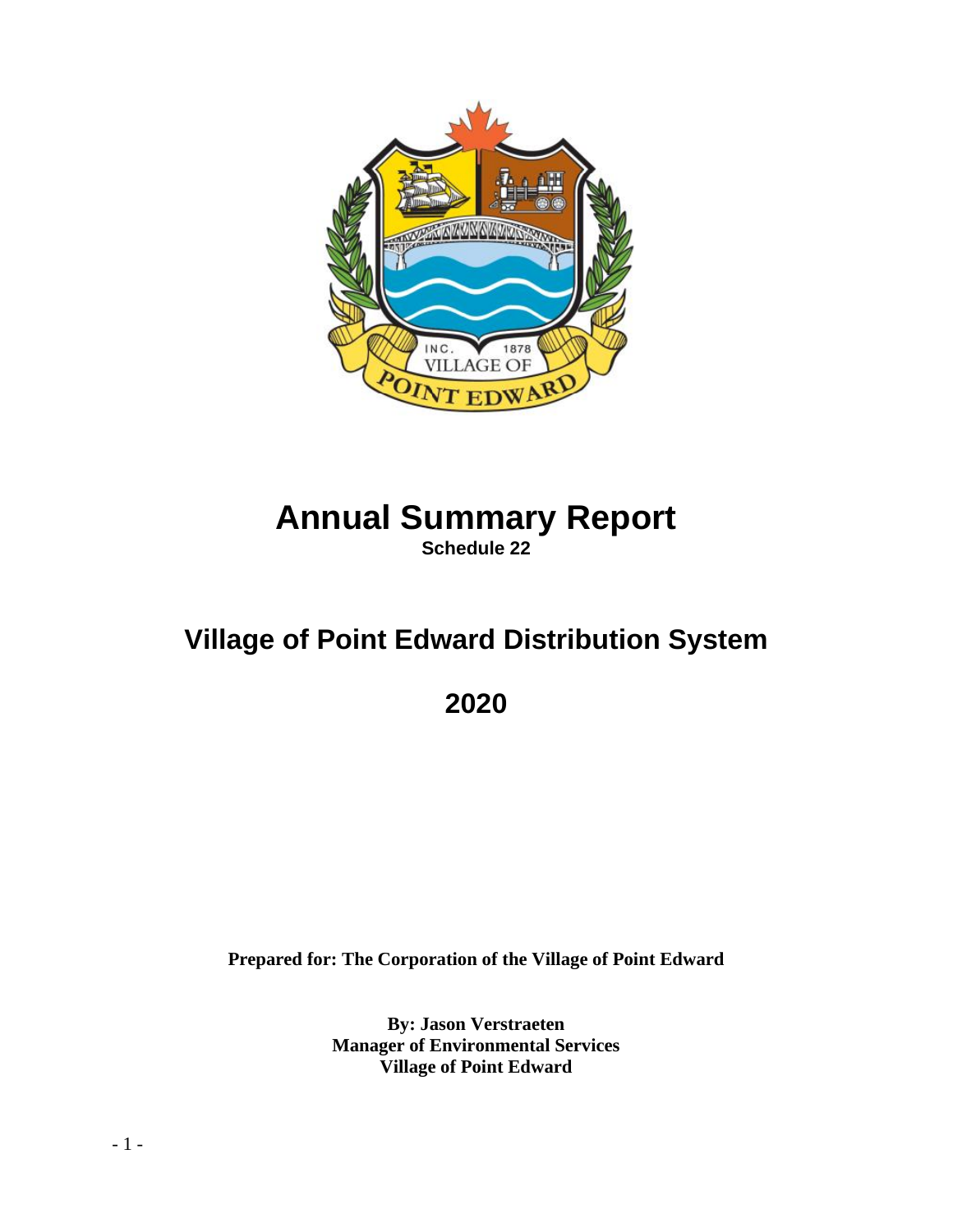### **Table of Contents**

| <b>Section</b><br><b>Number</b> | <b>CONTENTS</b>                                                                                                                                                                                                                                                                     |               |  |  |  |  |
|---------------------------------|-------------------------------------------------------------------------------------------------------------------------------------------------------------------------------------------------------------------------------------------------------------------------------------|---------------|--|--|--|--|
|                                 | "Compliance with the Safe Drinking Water Act and Regulation 170/03"                                                                                                                                                                                                                 | <b>Number</b> |  |  |  |  |
| 1                               | "Compliance with the Municipal Drinking Water License 036-101& Drinking<br>Water Works Permit 036-201 and any orders applicable to the system "                                                                                                                                     | 3             |  |  |  |  |
|                                 | <b>Statement of Compliance</b>                                                                                                                                                                                                                                                      |               |  |  |  |  |
|                                 |                                                                                                                                                                                                                                                                                     |               |  |  |  |  |
| $\overline{2}$                  | "Non-Compliance with the Safe Drinking Water Act, Regulation 170/03 and<br>the Municipal Drinking Water License 036-101 & Drinking Water Works<br>Permit 036-201 and any orders applicable to the system "<br>Details of the non-compliance issues as well as how and when any non- |               |  |  |  |  |
|                                 | compliance issues were corrected.                                                                                                                                                                                                                                                   |               |  |  |  |  |
|                                 |                                                                                                                                                                                                                                                                                     |               |  |  |  |  |
| 3                               | Summary and discussion of quantity of water supplied                                                                                                                                                                                                                                |               |  |  |  |  |
|                                 |                                                                                                                                                                                                                                                                                     |               |  |  |  |  |
| <b>APPENDICES</b>               |                                                                                                                                                                                                                                                                                     |               |  |  |  |  |
| Appendix A                      | Annual volume record of the Village of Point Edward Distribution System<br>January 1, 2020 - December 31, 2020                                                                                                                                                                      | 5             |  |  |  |  |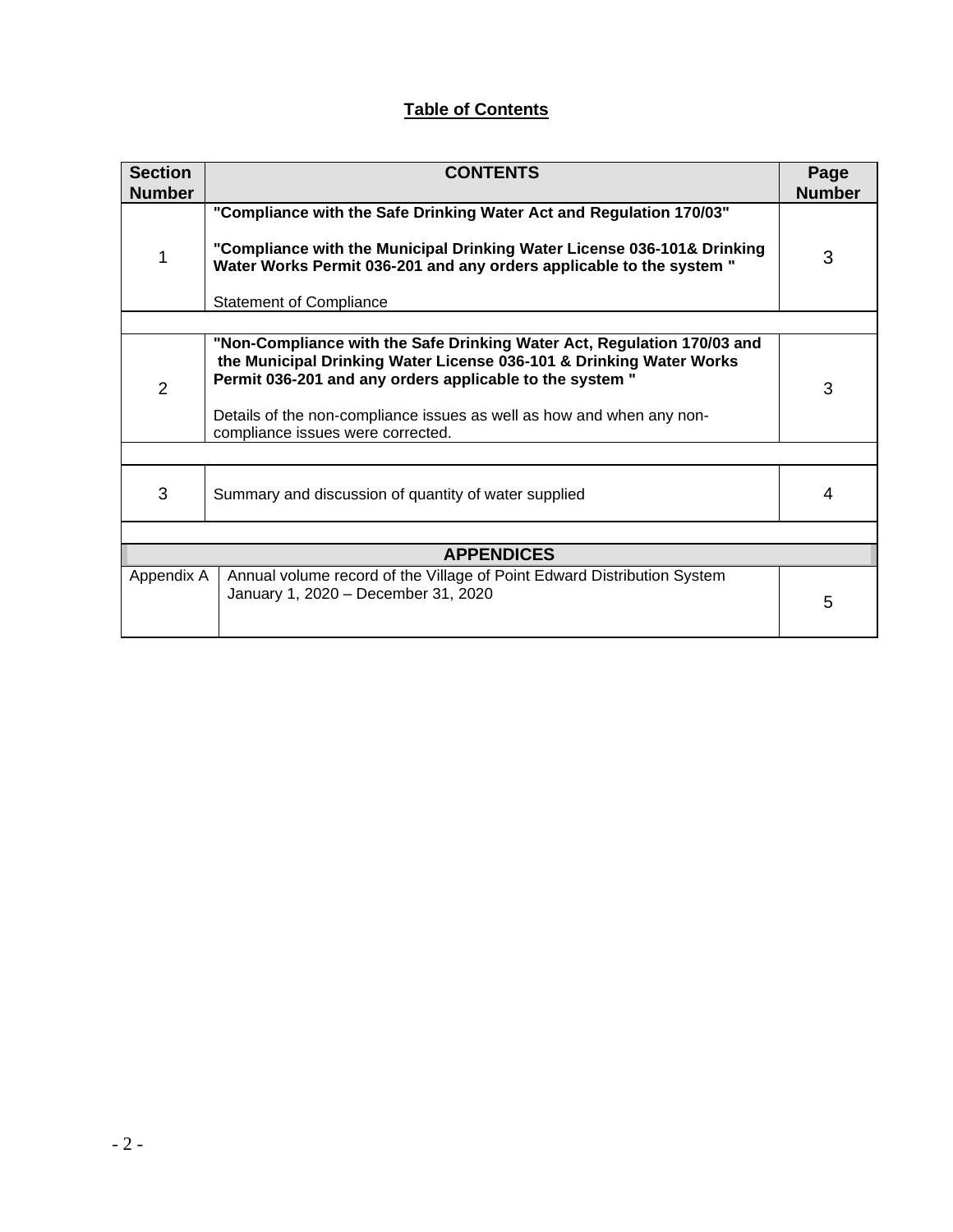#### **SECTION 1**

#### **Compliance with the Safe Drinking Water Act and Regulation 170/03**

#### **Compliance with the Municipal Drinking Water License & Drinking Water Works Permit**

This report is a summary of water quality information for the Village of Point Edward Distribution System and published in accordance with Schedule 22 of Ontario's Safe Drinking Water Act, Ontario Regulation 170/03 for the reporting period of January 1, 2020 to December 31, 2020. The Village of Point Edward Distribution System is categorized as a Large Municipal Residential Drinking Water System.

The Village of Point Edward Distribution System was operated and maintained in such a manner that the water supplied to the consumers serviced by the system satisfied all the requirements in the Safe Drinking Water Act, the Regulations and the MDWL 036-101 and DWWP 036-201.

#### **SECTION 2**

#### **Non-Compliance with the Safe Drinking Water Act, Regulation 170/03 and MDWL & DWWP**

| <b>Incident Date</b>                         | Parameter         | Result       | Unit of Measure | <b>Corrective Action</b>                                                                                   | Notice of Resolution                                                                                        |
|----------------------------------------------|-------------------|--------------|-----------------|------------------------------------------------------------------------------------------------------------|-------------------------------------------------------------------------------------------------------------|
| 2020/08/26<br>15:16<br><b>AWQI</b><br>151585 | Total<br>Coliform | $\mathbf{1}$ | cfu/100ml       | Resample & Test<br>Upstream, downstream<br>& at AWQI location<br>X2 samples each location<br>Samples clear | <b>AWQI</b><br>Date of resolution:<br>2020/08/31<br><b>Date Resolution Notice</b><br>Provided<br>2020/09/01 |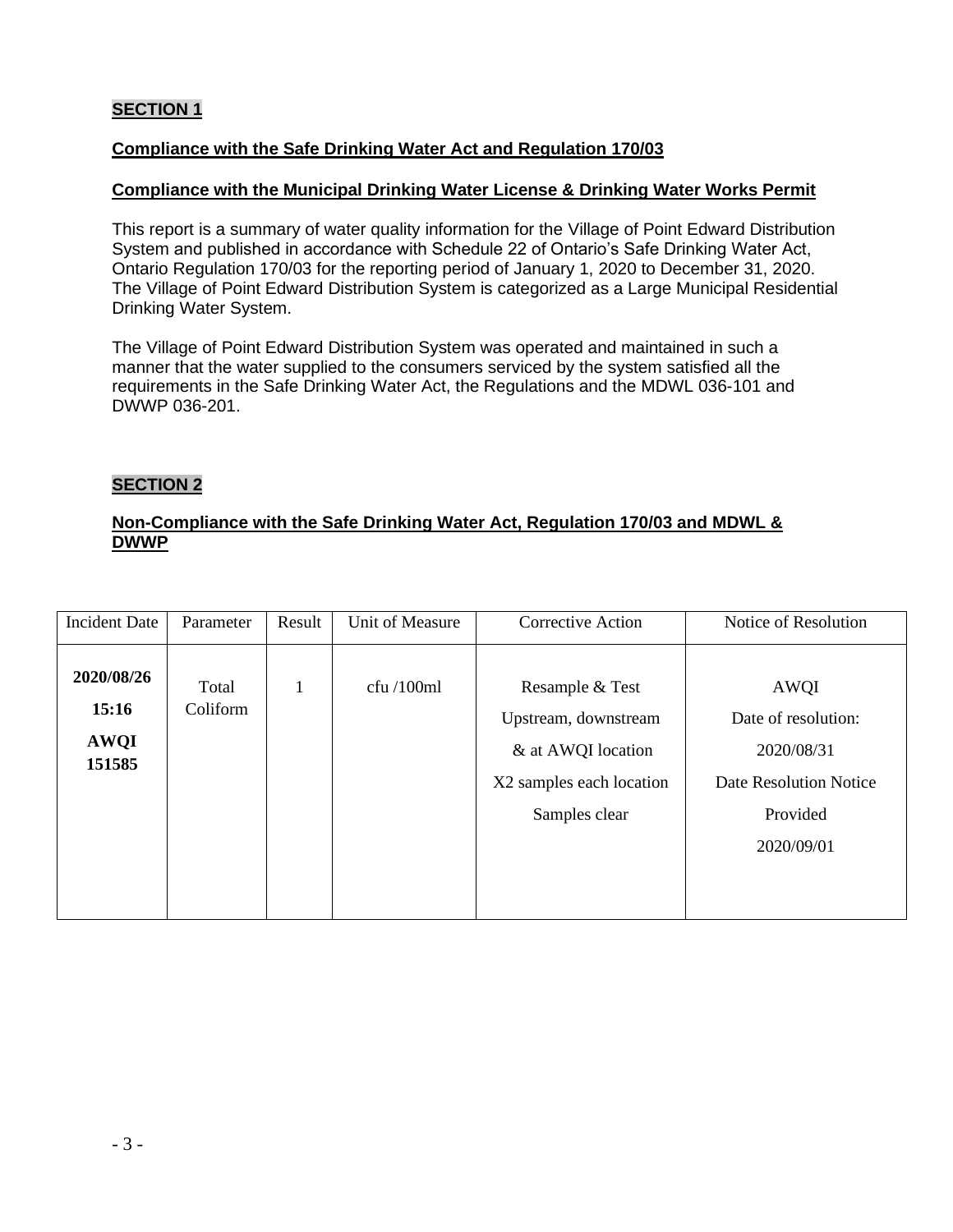#### **SECTION 3**

#### **Summary and discussion of quantity of water supplied**

In accordance with Schedule 22-2 (3) *"the report must also include the following information for the purpose of enabling the owner of the system to assess the capability of the system to meet existing and planned uses of the system."*

- *1. A summary of the quantities and flow rates of the water supplied during the period covered by the report, including monthly average daily flows and monthly total flows.*
- *2. A comparison of the summary referred to in paragraph 1 to the rated capacity and flow rates approved in the system's approval must be discussed.*

Attached is Appendix A, are the average daily volumes  $(m<sup>3</sup>)$  and Monthly Total flows. Annual monthly average and comparison from prior year with percentage change up or down.

The quantity of water supplied during the reporting period did not exceed the rated capacity of this facility. As can been seen in the Lambton Area Water Supply System Annual Summary Report the capacity of the plant suppling water to Point Edward is below 60% of the rated capacity. A copy of this report is posted on the Village of Point Edward website.